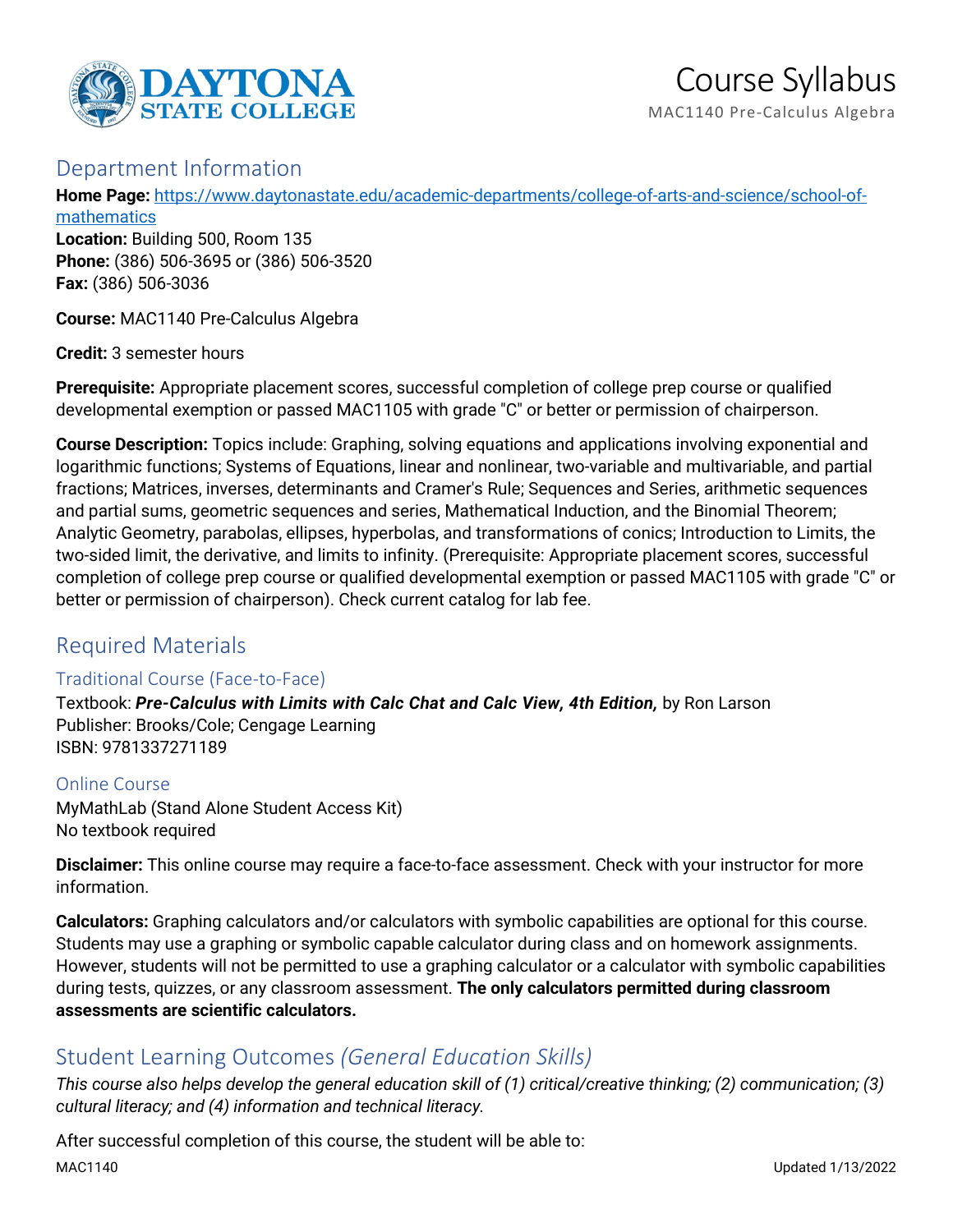- 1. Solve logarithmic and exponential equations by applying properties. *(1, 2, 4)*
- 2. Solve application problems using logarithmic and exponential equations. *(1, 2, 4)*
- 3. Solve problems using the summation (Sigma) notation. *(1, 2, 4)*
- 4. Find the nth term formula for sequences given the first few terms. *(1, 2, 4)*
- 5. Generate terms for a sequence by using the nth term formula. *(1, 2, 4)*
- 6. Apply sum formulas for arithmetic and geometric sequences. *(1, 2, 4)*
- 7. Expand binomials raised to powers using the Binomial Theorem and find a specific term in a binomial expansion. *(1, 2, 4)*
- 8. Identify, describe, or construct the graphs of parabolas, ellipses, or hyperbolas. *(1, 2, 4)*
- 9. Determine the equation of a parabola, ellipse, or hyperbola given specific information concerning its characteristics. *(1, 2, 4)*
- 10. Solve linear systems using augmented matrices. *(1, 2, 4)*
- 11. Perform basic operations with matrices. *(1, 2, 4)*
- 12. Evaluate determinants and apply Cramer's Rule to solve Linear Systems of Equations. *(1, 2, 4)*
- 13. Decompose a rational expression using the Method of Partial Fractions. *(1, 2, 4)*
- 14. Determine the limit of a function graphically, numerically, or analytically. *(1, 2, 4)*
- 15. Find the slope of a tangent line. *(1, 2, 4)*
- 16. Determine the inverse of a square matrix. *(1, 2, 4)*
- 17. Solve non-linear systems of equations. *(1, 2, 4)*

# Course Chapter and Sections Covered

### Traditional Course (Face-to-Face)

| <b>Chapter</b> | <b>Sections</b> |
|----------------|-----------------|
| 3              | 1, 2, 3, 4, 5   |
| 7              | 1, 3, 4         |
| 8              | 1, 2, 3, 4, 5   |
| q              | 1, 2, 3, 5      |
| 10             | 2, 3, 4         |
| 12             | 1, 2, 3         |

### Online Course

| <b>Chapter</b> | <b>Sections</b>  |
|----------------|------------------|
| 6              | 3, 4, 5, 6       |
| 7              | 1, 3, 4, 5, 6, 8 |
| 8              | 1, 2, 3          |
| 12             | 1, 2, 3, 5       |
| 13             | 1, 2, 3, 4       |

## Grading Scale and Policy

For more detail on the course grading policy and procedure, you must contact the course's specific instructor.

| $90 - 100$ | A  |
|------------|----|
| $86 - 89$  | B+ |
| $80 - 85$  | B. |
| $76 - 79$  | C+ |
| $70 - 75$  | C. |
| $60 - 69$  | D  |
| Below 60   | F  |
|            |    |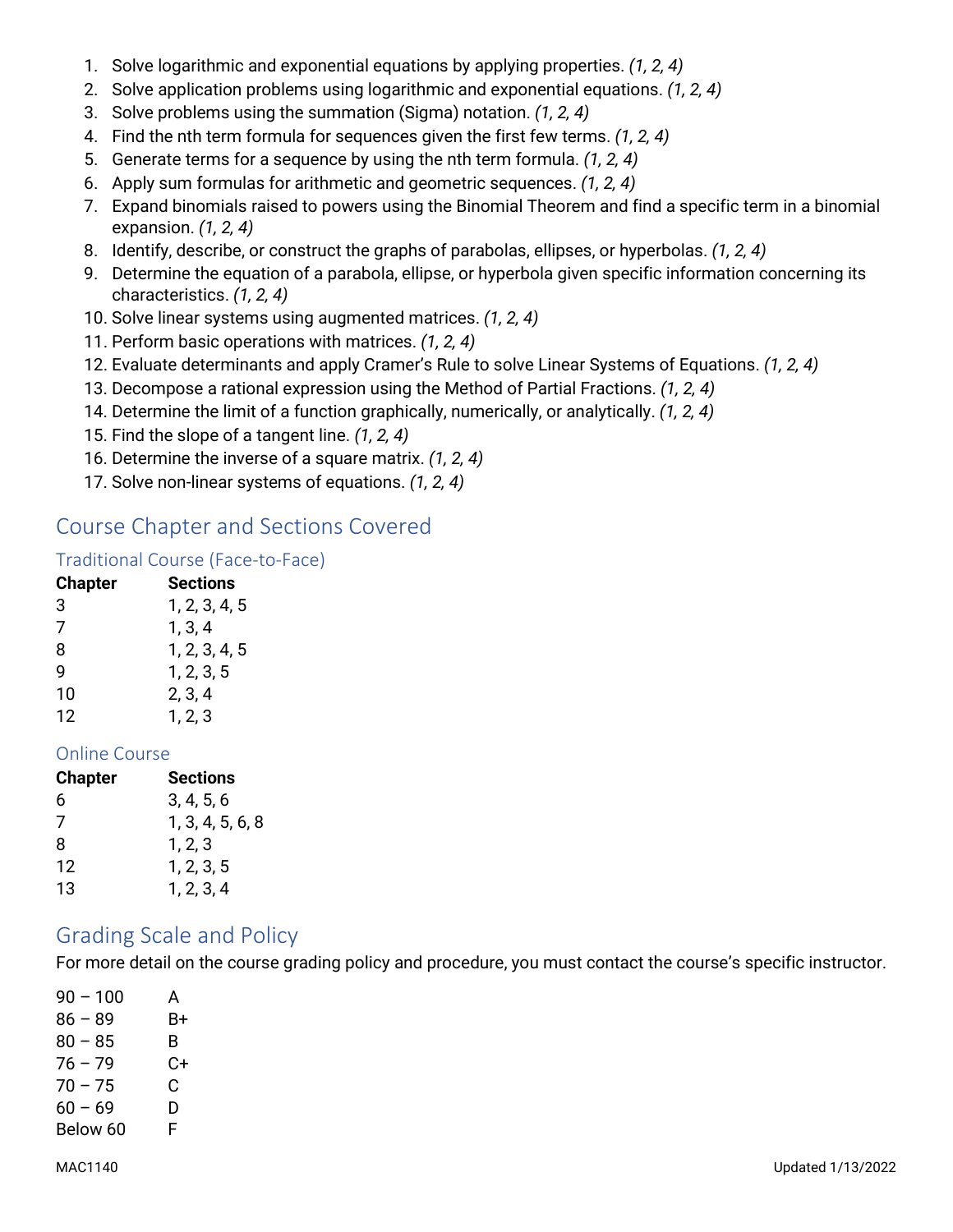# Grades

Students may access their final grades by logging onto [my.daytonastate.edu,](https://my.daytonastate.edu/) clicking on My Academics, then My Classes, and finally View My Grades.

# Classroom Policies

**Disclaimer:** This syllabus has been constructed to be as complete as possible, but I reserve the right to alter policies, procedures, and the syllabus as needed with notification to students. Please utilize the course shell in Falcon Online regularly as any changes to the syllabus will be posted there.

**How to Proceed Through the Course:** Students should plan to have three hours of study time per week for each credit hour of class time. Example: When taking a typical 3-credit hour course, students should plan to spend at least 9 hours per week doing coursework and studying for that course regardless of the mode of delivery (online, hybrid, face-to-face).

**Communication:** College email is the official and primary internal communication method of Daytona State College. Employees and admitted students are assigned a Daytona State College email account which serves as the primary mechanism for official communication between College employees and registered students.

**Children/Non-Enrolled Individuals in Class:** Individuals who are not registered in the course are not permitted in the class when in session.

**Attendance:** Students who stop attending this class will be withdrawn from the class and receive a final grade of W1 (Withdrawn). Attendance includes participating in online or face-to-face environments as required.

**Classroom Etiquette:** All students should be on time for class. Attend to your needs before entering the room. Students who come late or leave during the class are a distraction to both the instructor and other students. The use of cellular phones and other electronic devices is also a distraction. Please ensure electronic devices are off (or silenced). If an emergency arises, please be courteous to your fellow students and leave quietly. Finally, cell phones, watch alarms, etc. are strictly prohibited during classroom assessment.

**Audit:** Auditing a course means that you wish to attend the classes, but do not wish to receive a grade. It is school policy that no audit will be approved after the drop/add period has ended.

**Incomplete Grade:** A grade of "I" will only be given at the end of this course when the instructor deems that the student has satisfied each of the following:

- 1. Has completed a minimum of 75% of the course work and made every effort to pass the course which includes having a record of good class attendance.
- 2. Has provided the instructor with a legitimate and documented reason for not being able to complete the course work by the end of the semester.
- 3. Has requested in writing from the instructor a grade of "I" prior to the last class period of the semester.
- 4. Has a mathematical chance to pass the course.

If this math course is a prerequisite for another math course, you may not be able to register for that math course until the incomplete is satisfied and a grade is entered.

It is the responsibility of the student to complete the remaining assignments before the incomplete automatically converts to the grade of F, which is 45 days following the end of the term in which the I grade was assigned.

A grade of "I" is only intended for students with unforeseeable circumstances which will result in them not being able to complete the course during the current semester.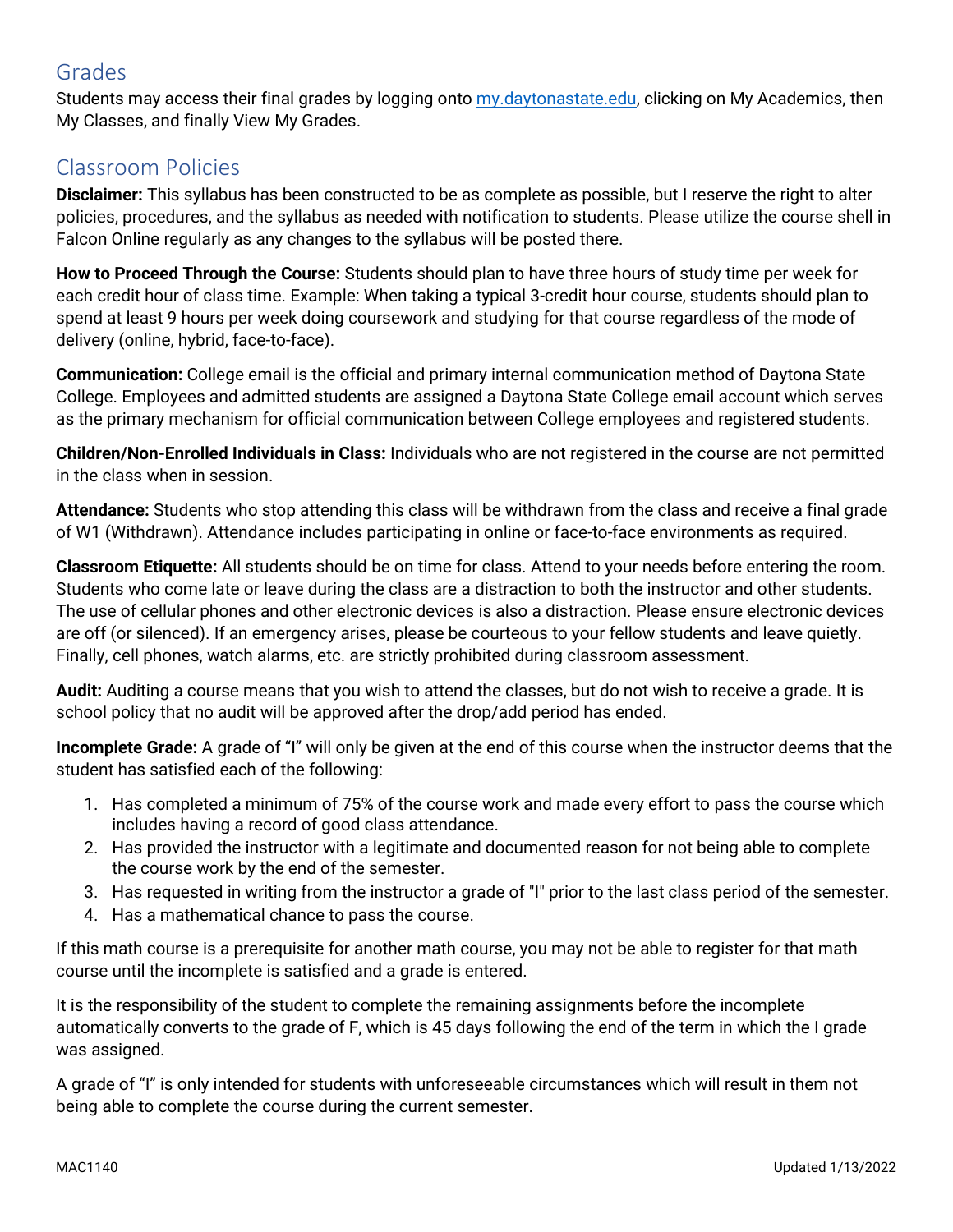**Class Withdrawal Process:** Students can withdraw from this class prior to the date listed in the Academic Calendar. It is not necessary to have approval from the instructor to withdraw from the course, but you should discuss the situation with the instructor prior to any action. Many times, issues and concerns can be resolved with communication. Please review the Refund/Repayment Policy in the current college catalog and check with the [Financial Aid](https://www.daytonastate.edu/financial-aid) office to determine how the withdrawal might affect your current and future financial aid eligibility. The steps for withdrawal from a class can be found on the **Student Falcon Self-Service InfoGuide** (https://library.daytonastate.edu/student-falcon-self-service/home) under Drop Classes.

**Reinstatement Procedures and Instructions:** Students who are dropped from a class due to non-payment, nonattendance, or other process and wish to be reinstated should make a request following the Class [Reinstatement Procedure](https://www.daytonastate.edu/enrollment-information/index.html) (https://www.daytonastate.edu/enrollment-information). Students are advised to speak with Enrollment Services to ensure the reason for the drop is resolved.

**Student Rights & Responsibilities:** Students are responsible for reading and following all college policies outlined in the current Student Handbook. Some of the most important are summarized below. The Handbook can be accessed on the [Student Resources](https://www.daytonastate.edu/student-resources) webpage (https://www.daytonastate.edu/student-resources) under the Student Resources left navigation menu.

**Sensitive Materials:** Course content aims to enable students to reach course goals and objectives. As such, students may be introduced to a wide range of topics and ideas that differ from familiar understandings and beliefs. Some content may be considered sensitive or offensive or disturbing (or all the above) by some students.

**Recording:** Students may record video or audio of a class lecture for a class in which the student is enrolled for their own personal educational use. A class lecture is defined as a formal or methodical oral presentation as part of a college course intended to present information or teach enrolled students about a particular subject.

Recording class activities other than class lectures, including but not limited to lab sessions, student presentations (whether individually or part of a group), class discussion (except when incidental to and incorporated within a class lecture), clinical presentations such as patient history, academic exercises involving student participation, test or examination administrations, field trips, private conversations between students in the class or between a student and the faculty member, is prohibited. Invited guest speakers may be recorded with their consent. Recordings may not be used as a substitute for class participation and class attendance and may not be published, posted, or shared without the written consent of the faculty member. Failure to adhere to these requirements may constitute a violation of the Student Code of Conduct.

**Academic Integrity:** To preserve academic excellence and integrity, the College expects you to know, understand, and comply with the Academic Integrity Policy, which prohibits academic dishonesty in any form, including, but not limited to cheating and plagiarism. The grades you earn must be based upon your own work and must accurately reflect your own knowledge and skills.

An instructor who finds that a student has violated Academic Integrity may apply an academic consequence ranging from a zero percent for the assignment, up to and including failure for the entire course. Violations may be reported to the academic department chair for review and/or referred to the Judicial Affairs for appropriate disciplinary resolution. Visit the [Student Services Departments](https://www.daytonastate.edu/student-service-departments) page (https://www.daytonastate.edu/student-service-departments) for more information about Academic Integrity and the appeal process.

**Honor Pledge:** "I, as a member of the DSC community, pledge that I will neither give nor receive unauthorized aid in my work nor will I present another's work as my own, nor will I tolerate anyone who does." View the Student Handbook for more information.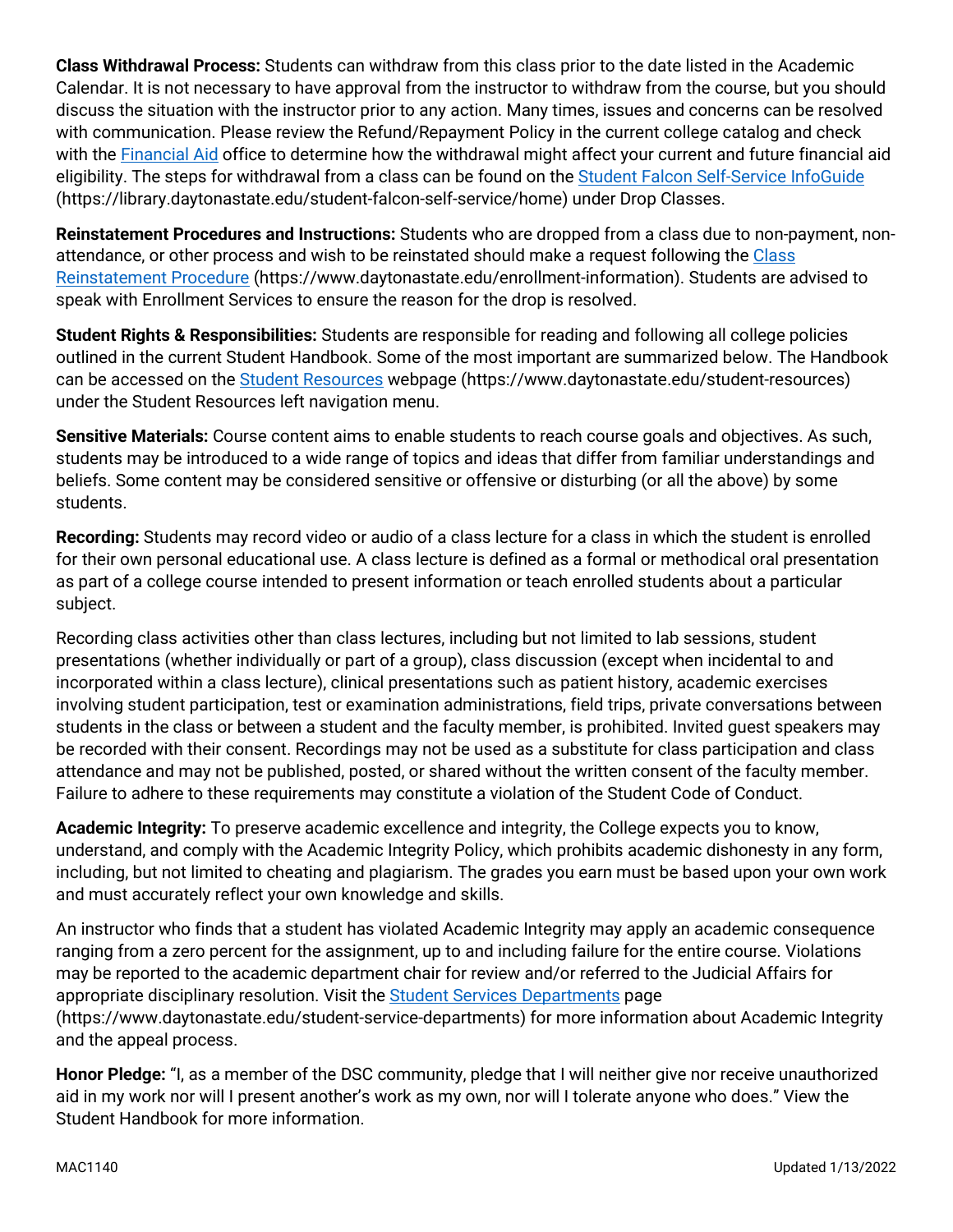#### Forms of Academic Dishonesty

**Cheating:** Cheating can be defined as: receiving or giving unauthorized assistance on a quiz, test, exam, paper, or project or unauthorized use of materials to complete such; collaborating with another person(s) without authorization on a quiz, test, exam, paper, or project; taking a quiz, test, or exam for someone else or allowing someone else to do the same for you.

**Plagiarism:** Plagiarism can be defined as: submitting work in which words, facts, or ideas from another source are used without acknowledging that the material is borrowed whether from a published or unpublished source. For specific information on how to document information from other sources, students should check with their instructors, academic departments, or a recognized writing manual, such as MLA or APA.

**Self-plagiarism:** When students turn in the same assignment for two different classes, they are selfplagiarizing. This rule also applies to sections of an assignment. Not only does 'repurposing' assignments deny students the opportunity to learn, but also it is not fair according to the college's standards. Because of this, self-plagiarizing is coined 'double-dipping,' which leads to devaluation of grades and therefore, a devaluation of the College. Daytona State College prohibits self-plagiarism.

**Online Academic Integrity Violations:** These violations include but are not limited to the following: sharing your Falcon Online password, working on an assignment with someone else when it is supposed to be done on your own, looking at someone else's work while taking a quiz or exam, using a cell phone to share quiz or exam information, revising a paper that was found on the Internet, or submitting a paper purchased form a website.

**Fabrication:** Fabrication can be defined as listing sources in a bibliography that one did not actually use in a written assignment; presenting false, invented, or fictitious data/evidence in a written assignment.

**Other Academic Misconduct:** Other Academic Misconduct might include, but is not limited to:

- In a testing situation, conduct, such as, looking at a classmate's test, talking to a classmate, or leaving the classroom without the instructor's or proctor's permission.
- Obtaining help while taking online tests or quizzes in the form of another person consultation, Googling for answers, texting, or using other social media.
- Obtaining part or all of a test by theft/purchase OR selling /giving part of all of a test to someone else.
- Soliciting someone to impersonate you online or in a classroom setting.
- Entering an office or building for the purpose of changing a grade on a test, assignment, or in a grade book or for the purpose of obtaining a test.
- Altering or attempting to alter academic records of the College which relate to grades; being an accessory to same.

**Microsoft Office:** Microsoft Office 365, with 1TB of OneDrive storage, is available to enrolled Daytona State College students. Students are provided a college email address that serves as the student's official source for college communication. In addition to email, Office 365 provides students with shared calendars, the ability to create and edit documents online, team sites, and other collaboration tools. Whether you work on a PC, Mac, tablet, or phone, you will have a consistent experience across all your devices. The service includes online versions of Word, PowerPoint, Excel, Teams, OneNote, and OneNote Class Notebook. For more information about Office 365, visit the **Help Desk** webpage (https://www.daytonastate.edu/help-desk/) and click on Office 365.

**Student Evaluation of Instruction:** Every semester for every course, you have the opportunity to give your instructors feedback on your experiences in class. Instructors use your feedback to make informed decisions about how they teach their courses. Understanding student perceptions and experiences is a part of how we improve teaching across the college. Student evaluations of instruction are also an important element of the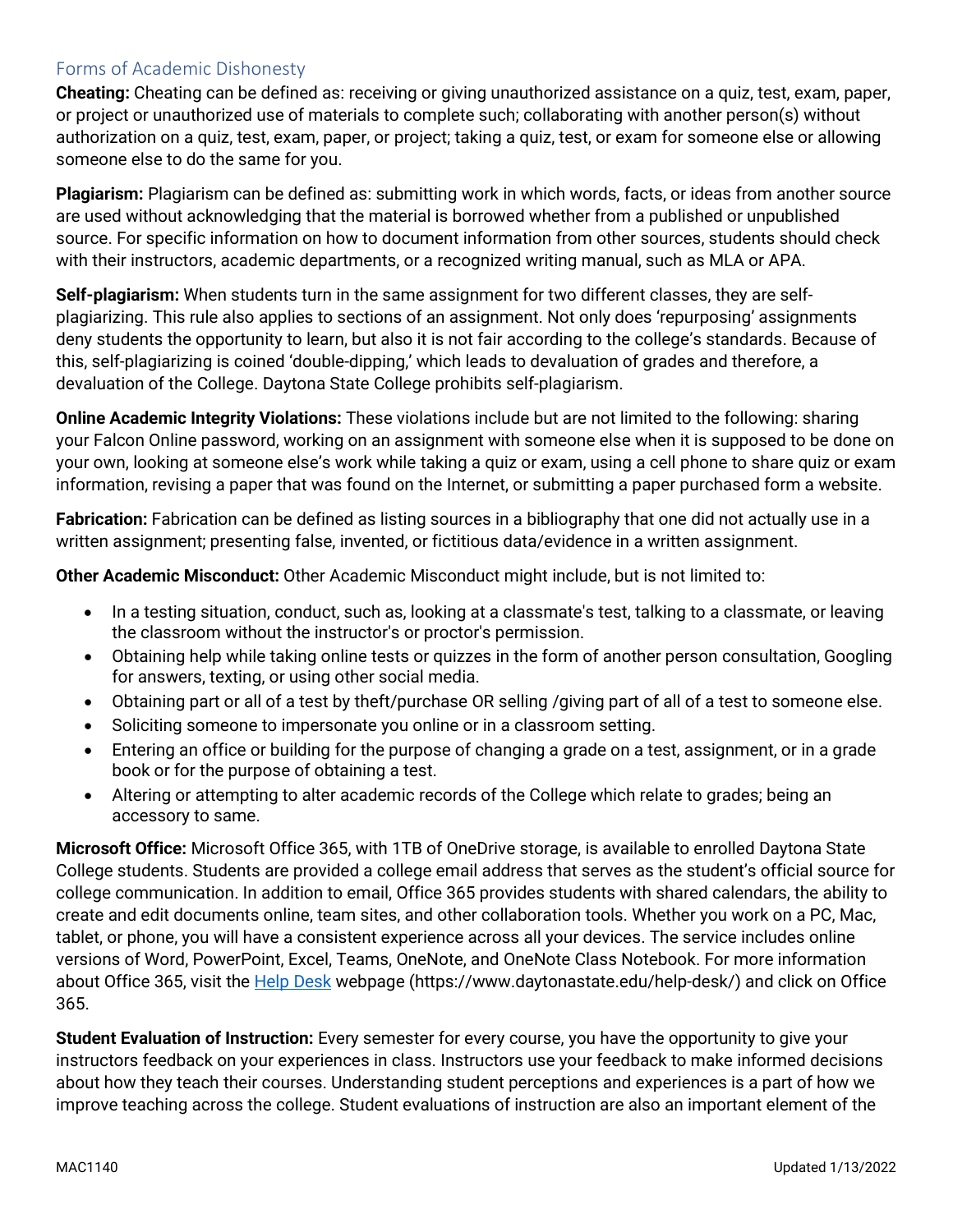faculty evaluation process, which is why collecting a broad, representative, and valid data set is important. What this means is the more students who participate, the better the feedback.

You'll receive email with instructions near the end of the semester. You have about two weeks before the evaluation window closes. You can find the Course Evaluation window for each semester in the Academic Calendar on Daytona State College's website menu under Academics. Your course evaluation link is unique, and evaluations are anonymous. Additionally, evaluations are anonymous, and instructors only see summaries after grades are posted.

**Class expectations:** This is a college credit course. All papers and communications related to the course must be written using proper grammar, spelling, and punctuation. Abbreviations, phrases, et cetera, that may be acceptable in emails between friends or on discussion boards outside of this course are not acceptable.

Any written communication received without following the standards of proper English will adversely affect your grade. This course also helps develop the general education skills of critical thinking, computation, and computer literacy.

**Student Rights & Responsibilities:** Students are responsible for reading and following all college policies outlined in the current Student Handbook. The Handbook can be accessed on the [Student Resources](https://www.daytonastate.edu/student-resources) webpage (https://www.daytonastate.edu/student-resources) under the Student Resources left navigation menu.

## Support Services

**Counseling and Accessibility Services:** Counseling and Accessibility Services (CAS) provides tools and resources to students with documented disabilities. Students who self-disclose a disability and provide the required documentation to the CAS Office can receive confidential and reasonable accommodations to assist in their academic success. If you need accommodations, please contact the CAS Office at (386) 506-3038.

To call Florida Relay dial 7-1-1 or the appropriate toll-free number: 1-800-955-8771 (TTY), 1-800-955-8770 (Voice). Counseling Services are available on campus to help students by providing confidential short-term counseling and linking them to local community mental health professionals for long-term assistance when needed. Please call (386) 506-3038 for more information. Visit the [Counseling and Accessibility Services](https://www.daytonastate.edu/student-service-departments/counseling-accessibility/) webpage (https://www.daytonastate.edu/student-service-departments/counseling-accessibility/) for more information.

**Veterans:** If you are currently serving or have ever served in the U.S. Military, please feel free to visit the Veterans Center in the Building 100, Room 205 for any assistance or phone (386) 506-3653. Please visit the [Veterans Services](https://www.daytonastate.edu/veterans-services) webpage (https://www.daytonastate.edu/veterans-services) for more information.

**Academic Support Center:** The Academic Support Centers (ASC) assist students on every campus to achieve their potential by providing the resources they need to become successful, independent learners. Visit the [Academic Support Center](https://www.daytonastate.edu/library-and-tutoring/academic-support-center/index.html) webpage (https://www.daytonastate.edu/library-and-tutoring/academic-supportcenter/) for more information or email **ASC@DaytonaState.edu**.

Writing Center: For assistance with all stages of the writing process, please visit the [Writing Center](https://www.daytonastate.edu/library-and-tutoring/writing-center/) webpage (https://www.daytonastate.edu/library-and-tutoring/writing-center/). Appointments are recommended.

**Library and Research Services:** The Daytona State Library offers a variety of services and resources to support your academic success. Visit the [library website \(](https://library.daytonastate.edu/index)https://library.daytonastate.edu) to learn more.

**Technical Support:** Tech support is available for FalconMail, printing, web usage, Falcon Online, and more. Students may call (386) 506-3950 or email **HelpDesk@DaytonaState.edu**. Information can be found on the [Help Desk](https://www.daytonastate.edu/help-desk/) webpage (https://www.daytonastate.edu/help-desk/). General help information for using Falcon